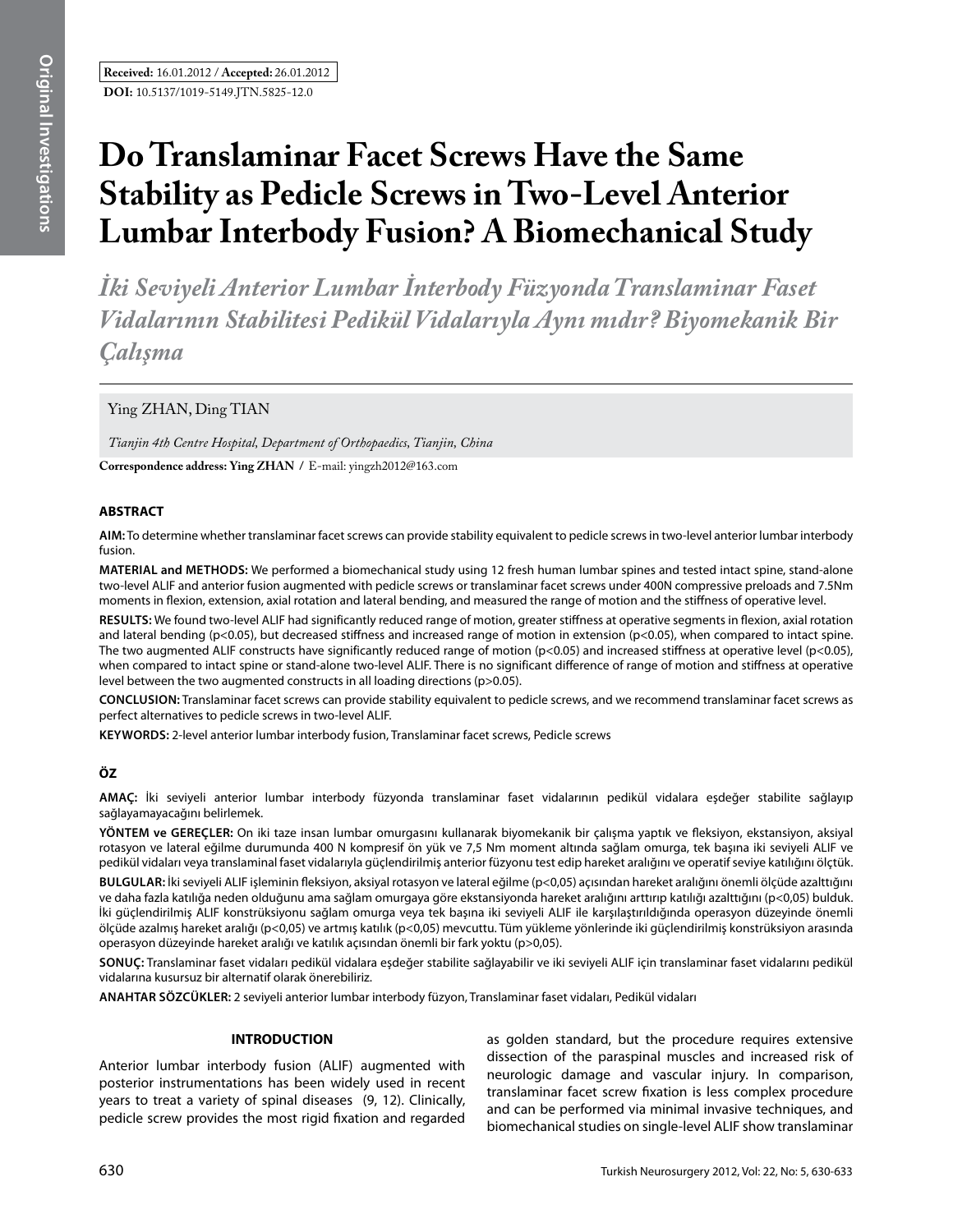facet screw can provide comparable stability as pedicle screw (1, 3-5).

However, many ALIF procedures were performed on two or multi-levels, and in the reports from Shim et al (13), Thalgott et al (14) and Best et al (2), 35%, 40% and 41.8% of the total patients had more than one level fused. While, few studies has been published on the biomechanical properties of two or multi-level ALIF in English literatures. A study on the subject may be necessary to help spine surgeons to select instrumentations in surgery and decide surgery strategy.

Therefore, we proposed a study using fresh human lumbar spine specimens to investigate the biomechanical features of two-level ALIF augmented with pedicle screws or translaminar facet screws, and our objectives were: 1) to quantify the amount of destabilization in extension loading of two-level ALIF and the restabilization after augmentation with posterior fixation; 2) to compare the construct stability of two-level ALIF supplemented with translaminar facet screws to that supplemented with pedicle screws.

#### **MATERIAL and METHODS**

#### *Specimen preparation*

Twelve fresh human lumbar spines from L1-5 were procured for the test. Each spine was thawed overnight at room temperature and residual muscle tissue resected without disrupting the intervertebral discs and ligaments. The L5 segment was embedded in polymethylmethacrylate, and a loading frame was attached to the L1 vertebra.

#### *Biomechanical testing*

The spinal segment was mounted on a customized loading frame. A six-axis load cell was mounted in series to the caudal vertebra to verify the moments and forces applied. 400N of constant compressive preload were applied to the spine along the path that follows the lordotic curve of the spine to minimize its contribution to the shear and bending forces (10). 7.5 Nm moment was applied through the most cranial vertebra through a pulley-weight system in six directions: flexion, extension, right and left lateral bending, right and left axial rotation (Figure 1). 12 markers reflecting infrared light were attached to each of the L1, L2, L3, L4 and L5 vertebra. Spinal motion at each lumbar level was measured with an optical based motion tracking system at each loading step. Rotational angles at operation levels were then obtained.

The specimens were tested first in intact spine, then standalone two-level ALIF (anterior stand-alone cage, 9mm height, Intromed, Germany), following the two-level ALIF augmented with pedicle screws (Tenor, Sofamor Danek, USA) or translaminar facet screws (4.5 mm cortical screw). The specimens were instrumented in a random manner with either pedicle screw or translaminar facet screw fixation construct. All surgical procedures simulated those used clinically at our institution, and were performed by one clinically active spine surgeon.

#### *Statistical analysis*

The values of right and left lateral bending were averaged to represent the value of lateral bending, and the value of right and left axial rotation were averaged to represent the value of axial rotation. Stiffness of the operative segment was derived from the linear region of load-displacement curve in the six directions. Statistical comparison of the parameters among the intact spine, stand-alone two-level ALIF, ALIF augmented with translaminar facet screws and ALIF augmented with pedicle screws, was performed using analysis of variance (ANOVA). Statistical significance was determined at 95% confidence level. All statistical analyses were performed using SPSS software version 17.0 (SPSS, Inc., Chicago, IL).

#### **RESULTS**

#### *Range of Motion at operative level*

The range of motion at operative level in intact spine, twolevel ALIF and two augmented ALIF constructs are displayed in Figure 2. The intact spine present the largest range of motion in flexion, lateral bending and axial rotation, while in extension the range of motion in intact spine is significantly lower than that in two-level ALIF (p<0.05). The range of motion in ALIF augmented with pedicle screws or translaminar facet screws is significantly lower (p<0.05) than those in intact spine or two-level ALIF under all loading directions, while



**Figure 1:** Illustration showing spinal biomechanics testing apparatus.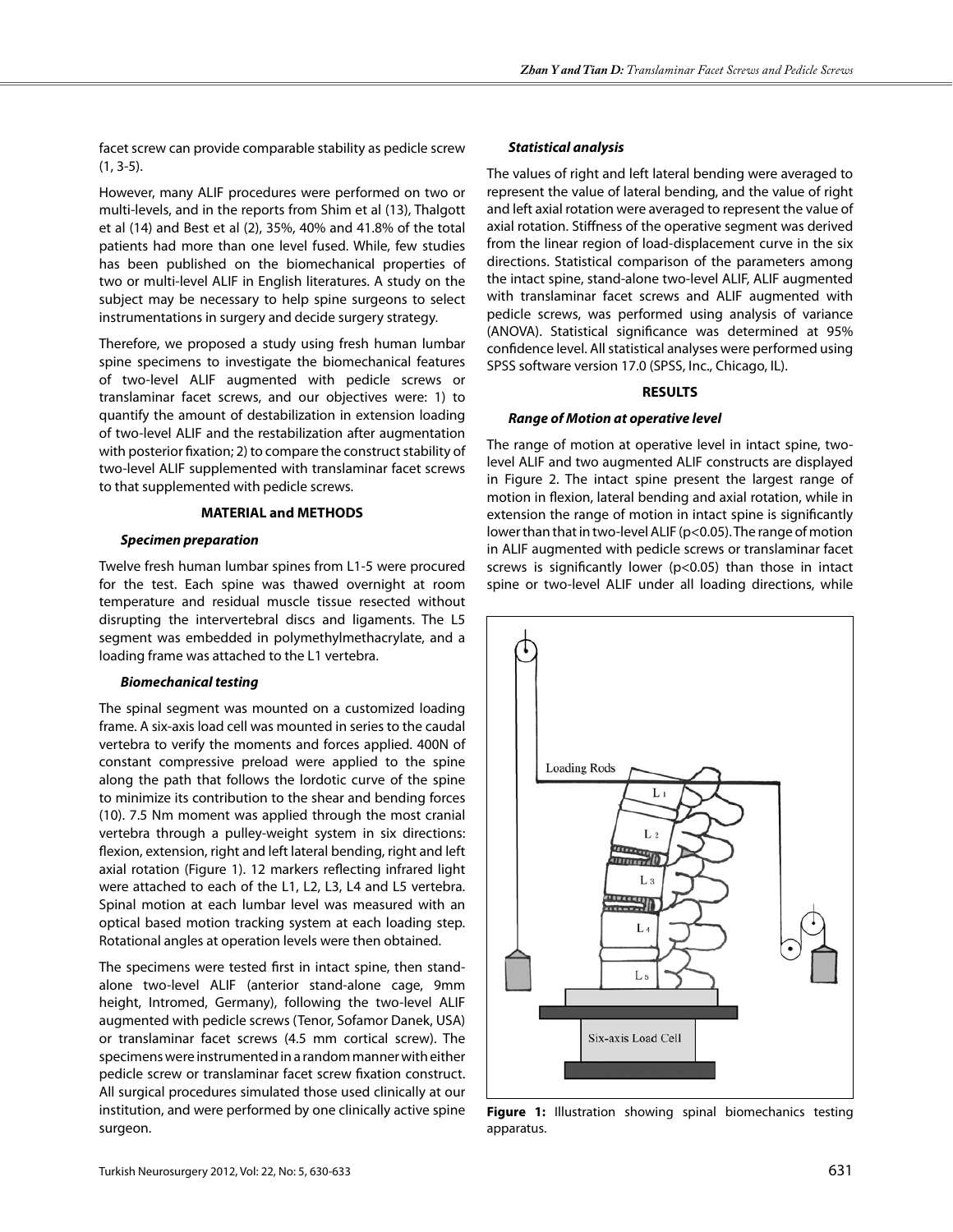

**Figure 2:** The range of motion at operation level.

there is no significant difference between two augmented ALIF constructs (p>0.05) (Figure 2).

#### *Stiffness of Operative Level*

The mean stiffness of operative level in intact spine, standalone two-level ALIF, ALIF augmented with pedicle screws or translaminar facet screws are listed in Table I. The stiffness of operative segments in stand-alone two-level ALIF was higher than that in intact spine ( $p$ <0.05) in flexion, axial rotation and lateral bending, but lower (p<0.05) in extension. In all loading directions, the operative segments augmented with pedicle screws or translaminar facet screws were significantly stiffer than those of intact spine (p<0.05) or stand-alone twolevel ALIF (p<0.05). However, there is no statistical difference between the two augmented ALIF constructs (p>0.05) (Table I).

#### **DISCUSSION**

In the current study, we performed a biomechanical investigation on two-levels ALIF augmented with pedicle screws or translaminar facet screws using fresh human lumbar spine specimens. To the best of our knowledge, few studies have been performed on the subject.

Many biomechanical studies confirmed stand-alone cage

specimen increased biomechanical stability in comparison to the intact motion segment in flexion, axial rotation and lateral bending, but decreased in extension in one-level ALIF. In the present study, the stiffness of operative level in two-level ALIF is larger, and the range of motion is lower than those of intact spine in flexion, axial rotation and lateral bending, but in extension the stiffness is decreased and the range of motion is increased in two-level ALIF, indicating the extension instability in two-level ALIF. Similar as onelevel ALIF, the removal of anterior longitudinal ligament and anterior annulus and distraction of facet joints can be the interpretation of extension instability in two-level ALIF (8). Subsequently, stand-alone two-level ALIF can't be recommended in spine surgery.

Clinically, posterior instrumentations, such as pedicle screw and translaminar facet screw, have often been used to augment ALIF. Among these instrumentations, ALIF supplemented with pedicle screws, was regarded as golden standard. Most studies in one-level ALIF indicated pedicle screw fixation yields superior biomechanical stability compared to translaminar facet screw fixation (7, 8). Eskander et al (4) performed a study on two-level ALIF and concluded translaminar screws have similar stability as pedicle screws. However, his experiment was done using only six human

**Table I:** The Stiffness of Operative Level in Intact Spine, Two-Level Alif, Two-Level Alif Augmented with Pedicle Screws and Two-Level Alif Augmented with Translaminar Facet Screws

|                 | $ \mathsf{Intract~spine}\left(\mathsf{Nm}/^\circ\right) $ | <b>Two level ALIF</b><br>$(Nm)^\circ$ | <b>Two-level ALIF+PS</b><br>$(Nm)^\circ$ | <b>Two-level ALIF+TLS</b><br>$(Nm)^\circ$ |
|-----------------|-----------------------------------------------------------|---------------------------------------|------------------------------------------|-------------------------------------------|
| Flexion         | $2.7 \pm 0.5$                                             | $5.8 \pm 1.7$                         | $7.8 + 1.5$                              | $7.6 \pm 1.6$                             |
| Extension       | $2.2 \pm 0.4$                                             | $1.7 + 0.7$                           | $7.9 \pm 1.4$                            | $7.5 \pm 1.5$                             |
| Lateral bending | $1.8 + 0.6$                                               | $3.0 \pm 0.9$                         | $6.8 \pm 1.6$                            | $6.6 \pm 1.2$                             |
| Axial rotation  | $2.1 \pm 0.3$                                             | $2.6 \pm 0.5$                         | $5.9 \pm 1.1$                            | $6.1 \pm 1.3$                             |

*PS=pedicle screws; TLS=translaminar facet screw; ALIF= anterior lumbar interbody fusion.*